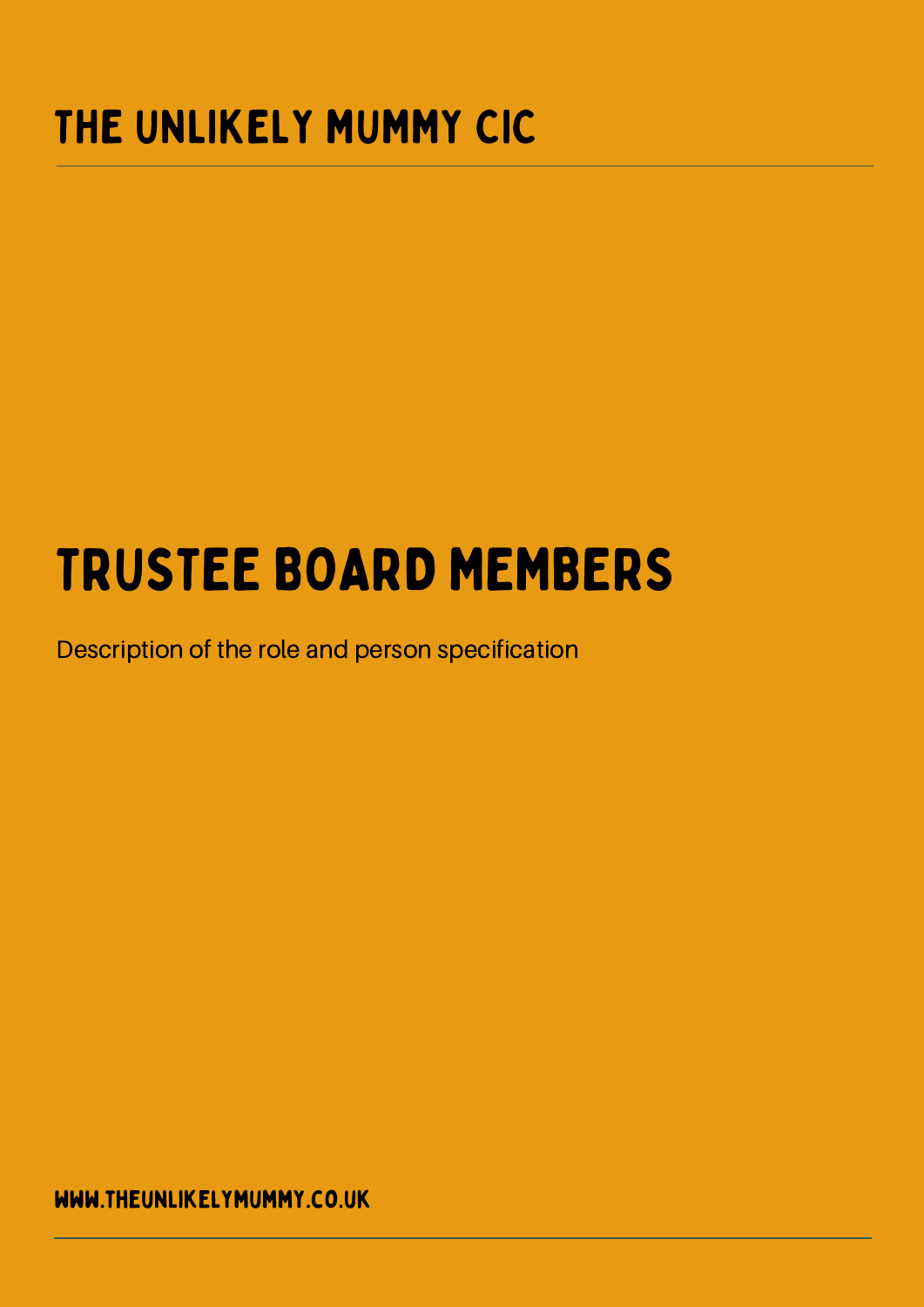### BACKGROUND

Salary: Unpaid, Expenses incurred while traveling to meetings. Hours: Four meetings a year. An additional meeting for AGM. Location: Within The London Borough of Bexley or online Closing Date: First stage recruitment 1st April 2022

The Unlikely Mummy champions mums and families to support their mental health within a safe environment.

Since 2018, The Unlikely Mummy has created opportunities to support more mums.

#### 1.THE ROLE OF THE BOARD OF TRUSTEES

The role of the trustee board is to receive assets from donors, safeguard them and apply them to the community The trustee board must always act in the best interest of The Unlikely Mummy, exercising the same standard of duty of care that a person would apply if looking after the affairs of someone from whom they have responsibility. The board of trustees works as a group not as individuals.

#### 2. DUTIES OF A TRUSTEE BOARD MEMBER

The duties of a trustee board member are to:

- Ensure The Unlikely Mummy complies with the nonprofit guidelines
- Contribute actively to the board of trustee
- Safeguard the good name of The Unlikely Mummy
- Ensure the financial stabilities of The Unlikely Mummy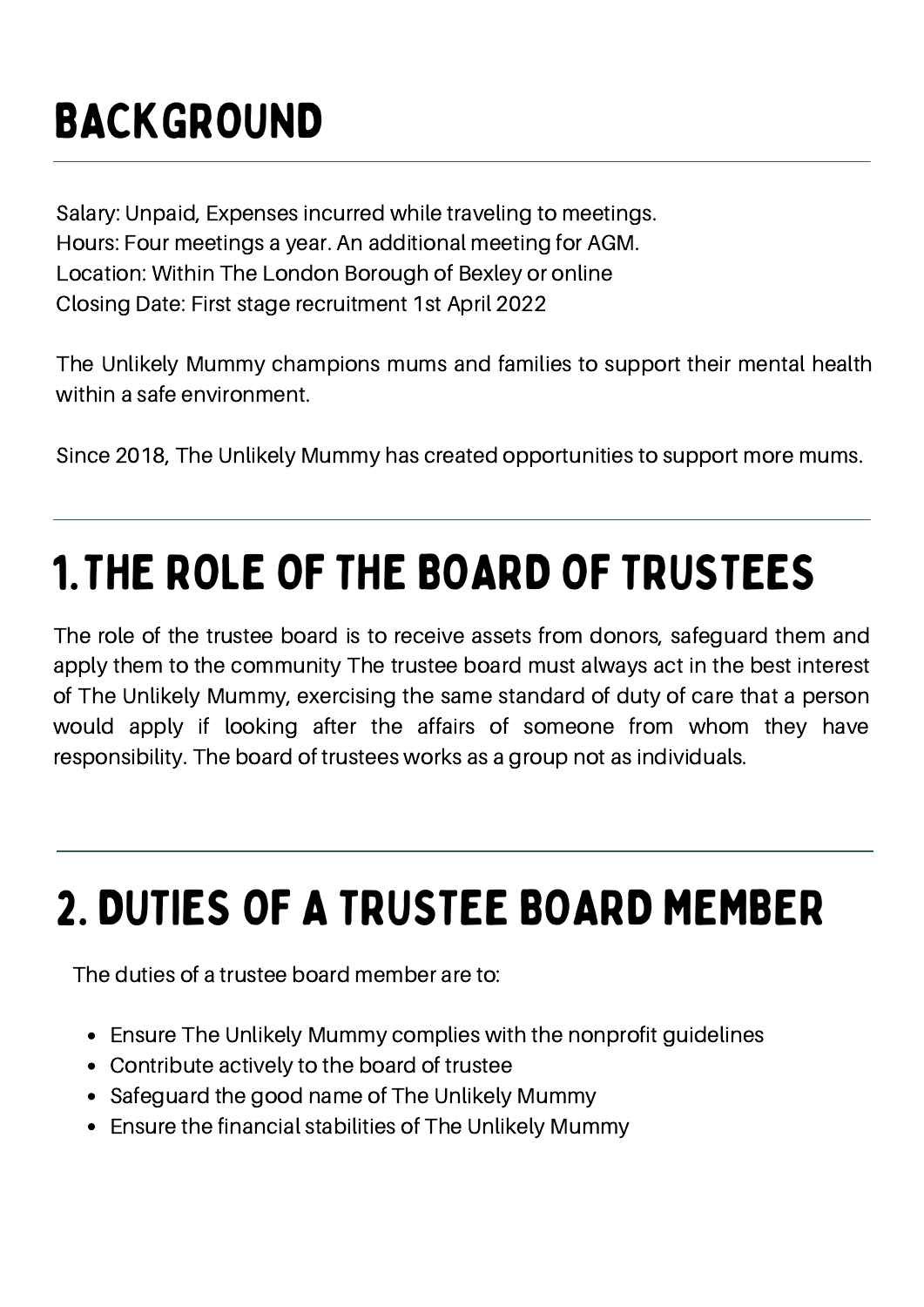# 3. MINIMUM TIME COMMITMENT

Trustees are expected to attend an induction session prior to the first board meeting, this would likely be over the phone. Trustees are expected to attend all meetings. One meeting will be allotted to strategic planning.

Subject to change through out the year but no more then 2 hour meetings will be expected.

## 4. PERSON SPECIFICATION

Each trustee must have:

- a commitment to the mission of The Unlikely Mummy
- a willingness to meet the minimum time requirement
- integrity
- strategic vision
- $\bullet$ good, independent judgement
- an ability to think creatively
- a willingness to speak their mind
- an understanding and acceptance of the legal duties, responsibilities, and liabilities of trusteeship
- an ability to work effectively as a member of a team, and to make decisions for the good of The Unlikely Mummy

The board of trustees collectively needs skills and experience in the following areas:

- financial management, income generation and enterprise
- public policy and public affairs
- national and local voluntary sector
- national and local government and statutory bodies
- digital strategy
- trading subsidiaries and social enterprise
- human resource management
- volunteering management and brokerage
- funding/foundations
- collaborative partnerships
- social investment and impact